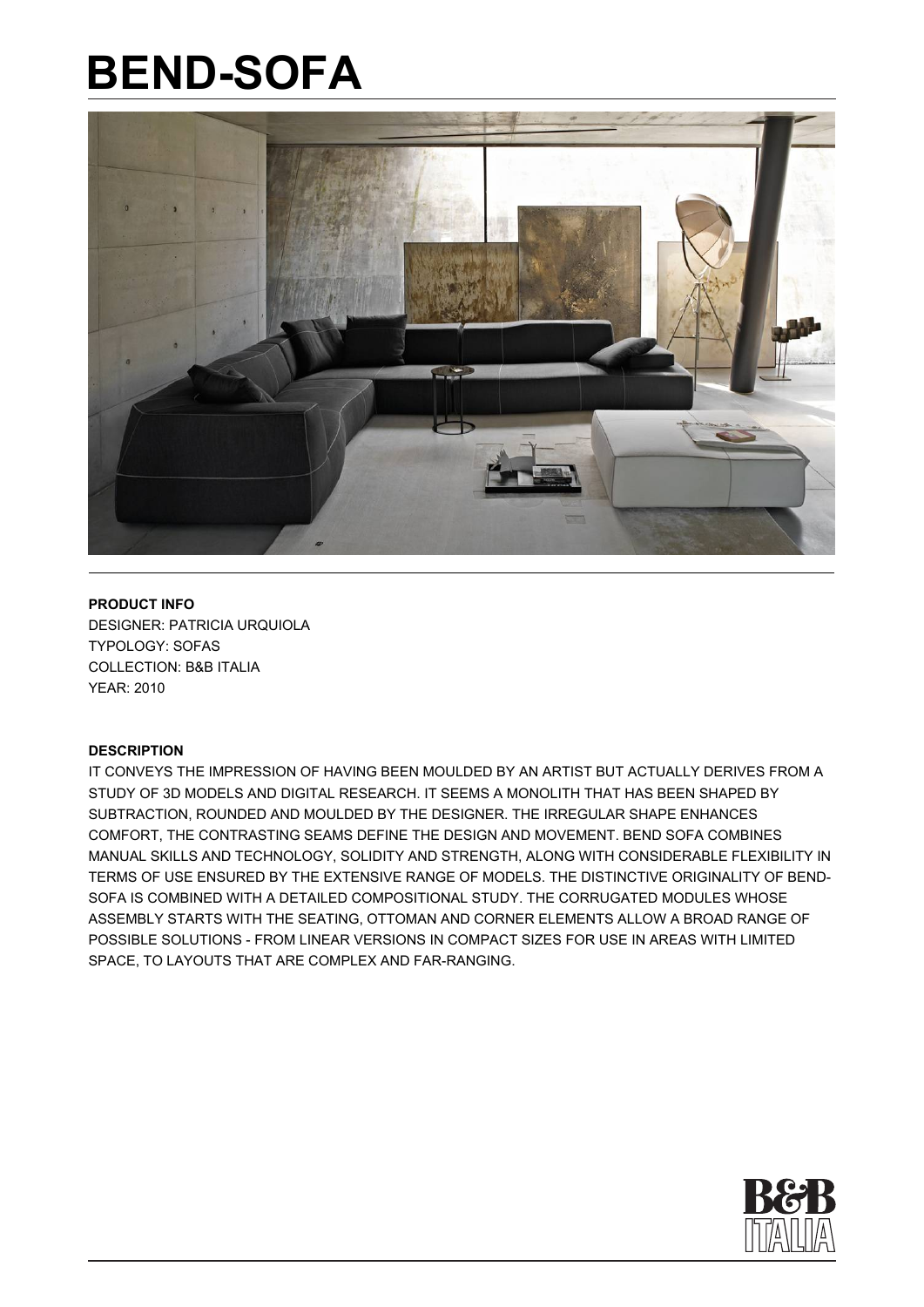### **TECHNICAL INFORMATION**

- **INTERNAL FRAME:**  TUBULAR STEEL AND STEEL PROFILES
- **INTERNAL FRAME UPHOLSTERY:**  BAYFIT® (BAYER®) FLEXIBLE COLD SHAPED POLYURETHANE FOAM, POLYESTER FIBRE COVER **SUPPORT (BSB-BS):**
- VISCO-ELASTIC POLYURETHANE, COVER IN POLYESTER FIBRE AND COTTON
- **ADDITIONAL CUSHION (B40C-B55C):**  SHAPED POLYURETHANE, STERILIZED DOWN, COTTON COVER
- **ADDITIONAL CUSHION (B55):**  STERILIZED DOWN, COTTON COVER
- **FEET:**  THERMOPLASTIC MATERIAL
- **COVER:**  FABRIC OR LEATHER

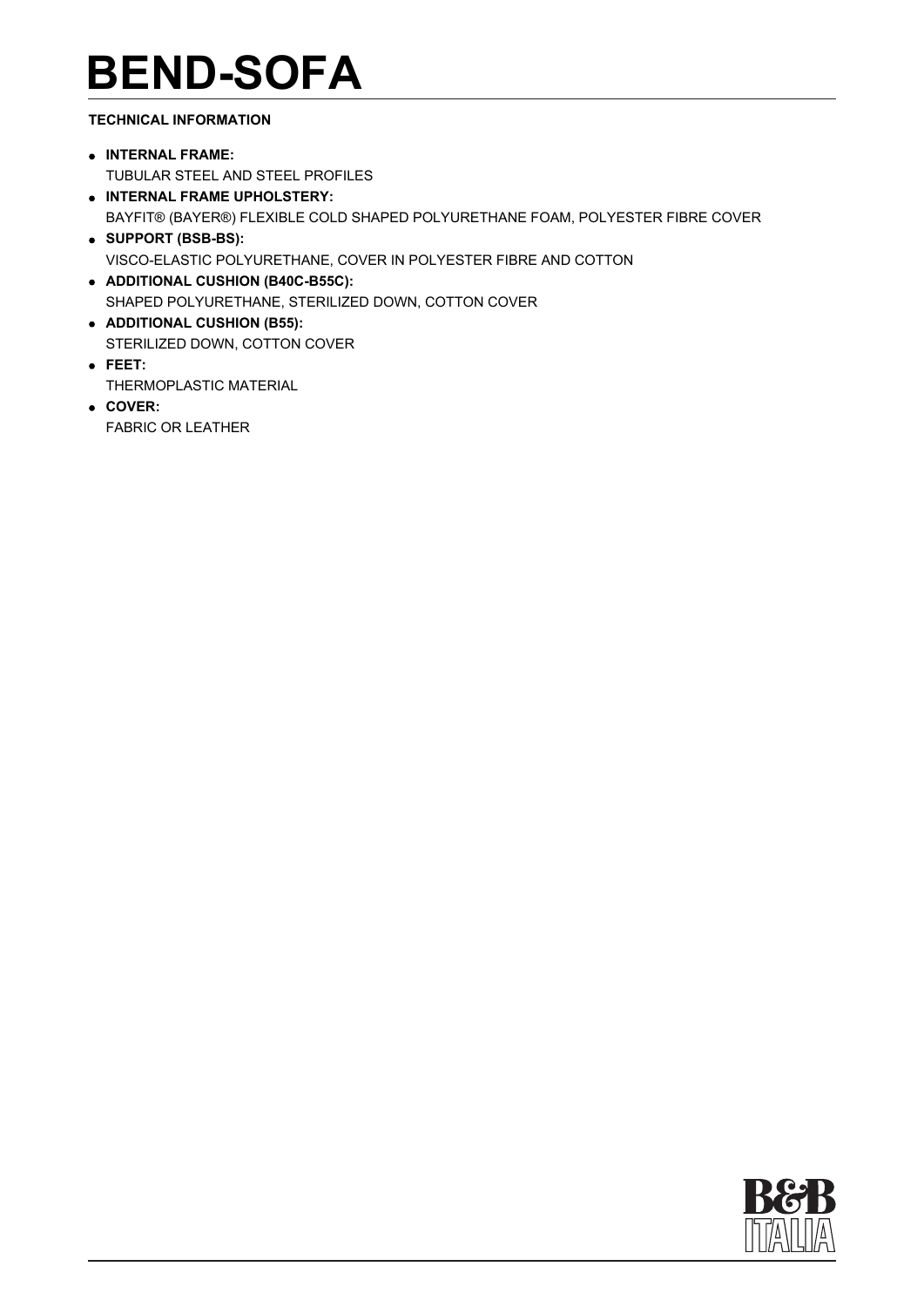#### **TECHNICAL DRAWINGS**

B111A B116A





B164C B177LD





B177LS B214C



70 cm<br>27  $\frac{1}{2}$ **B214C** 124 cm<br>48  $\frac{7}{8}$ 214 cm<br>84  $\frac{1}{4}$  $A = \frac{1}{2}$ 116 cm<br>45  $\frac{9}{3}$ <sup>18</sup>  $\bigcup$ 

B214CD B214CD B214CS B2010 B2010 B2010 B2010 B214CS







 $\frac{1}{2}$ ទៀង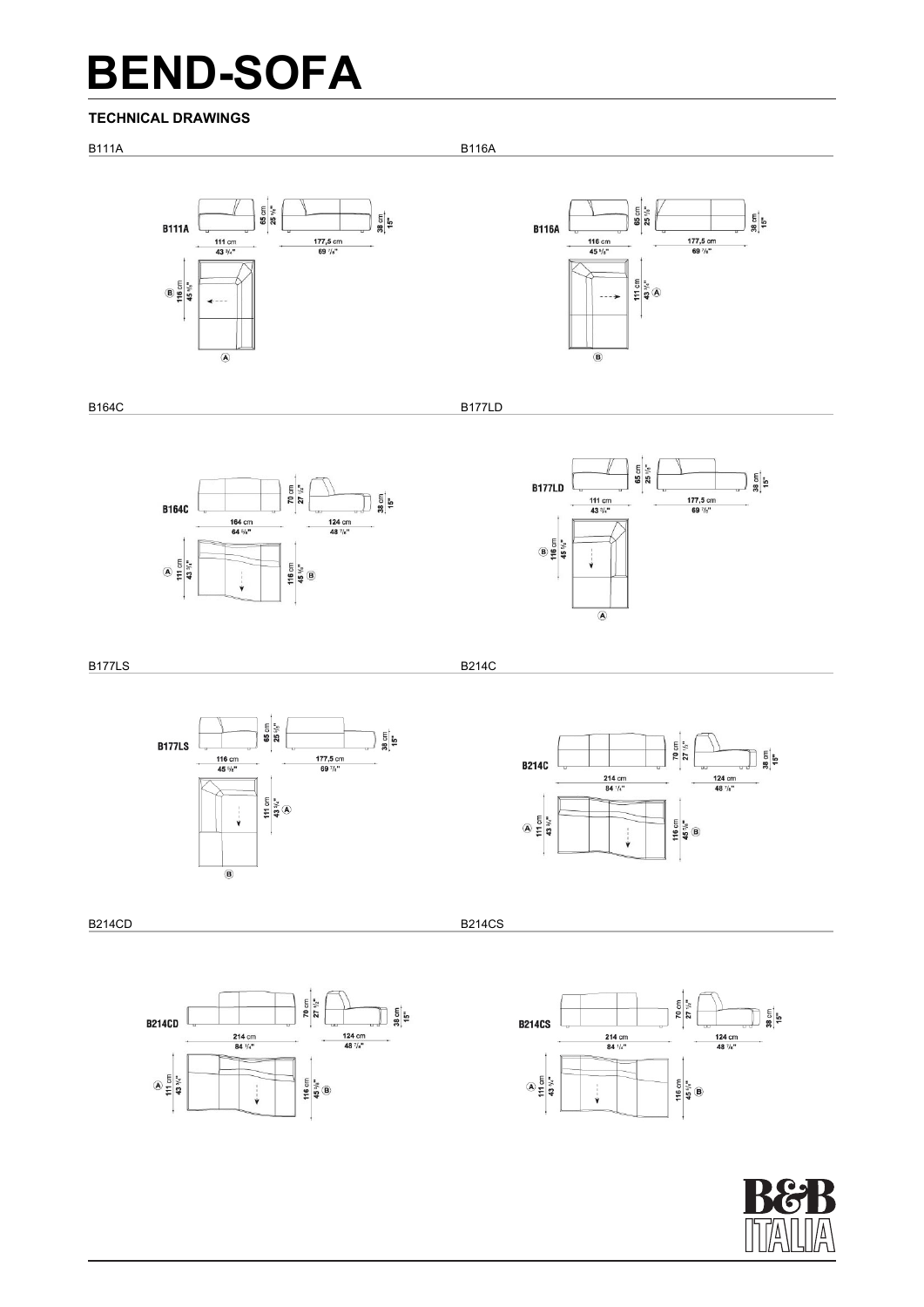#### **TECHNICAL DRAWINGS**







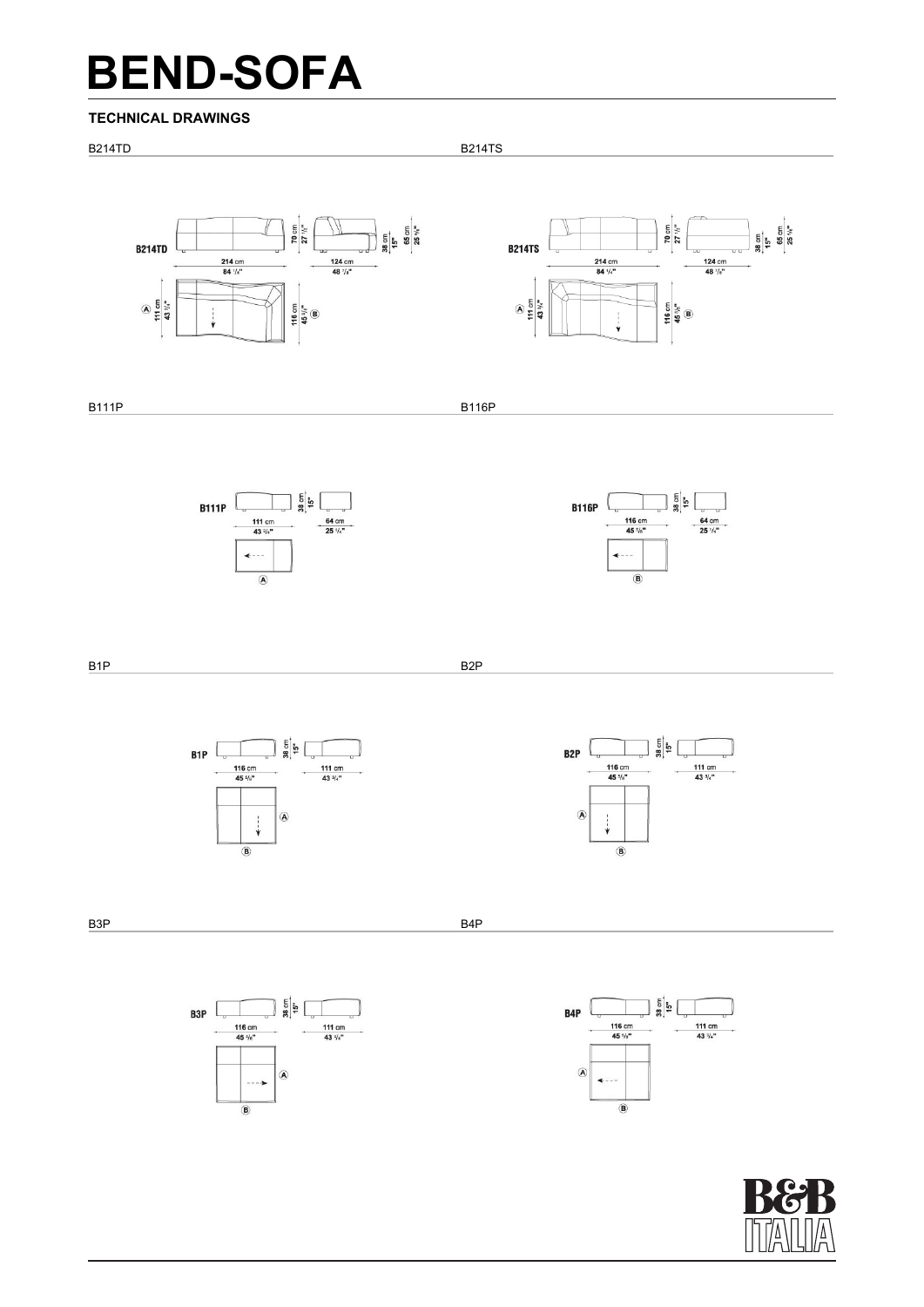111 cm<br>43 %"<br>124 cm<br>48 %"





 $\begin{array}{c|c}\n\hline\n\text{111 cm} \\
\hline\n\text{43 }\frac{1}{4}\text{m} \\
\hline\n\text{124 cm} \\
\hline\n\text{48 }\frac{1}{4}\text{m}\n\end{array}$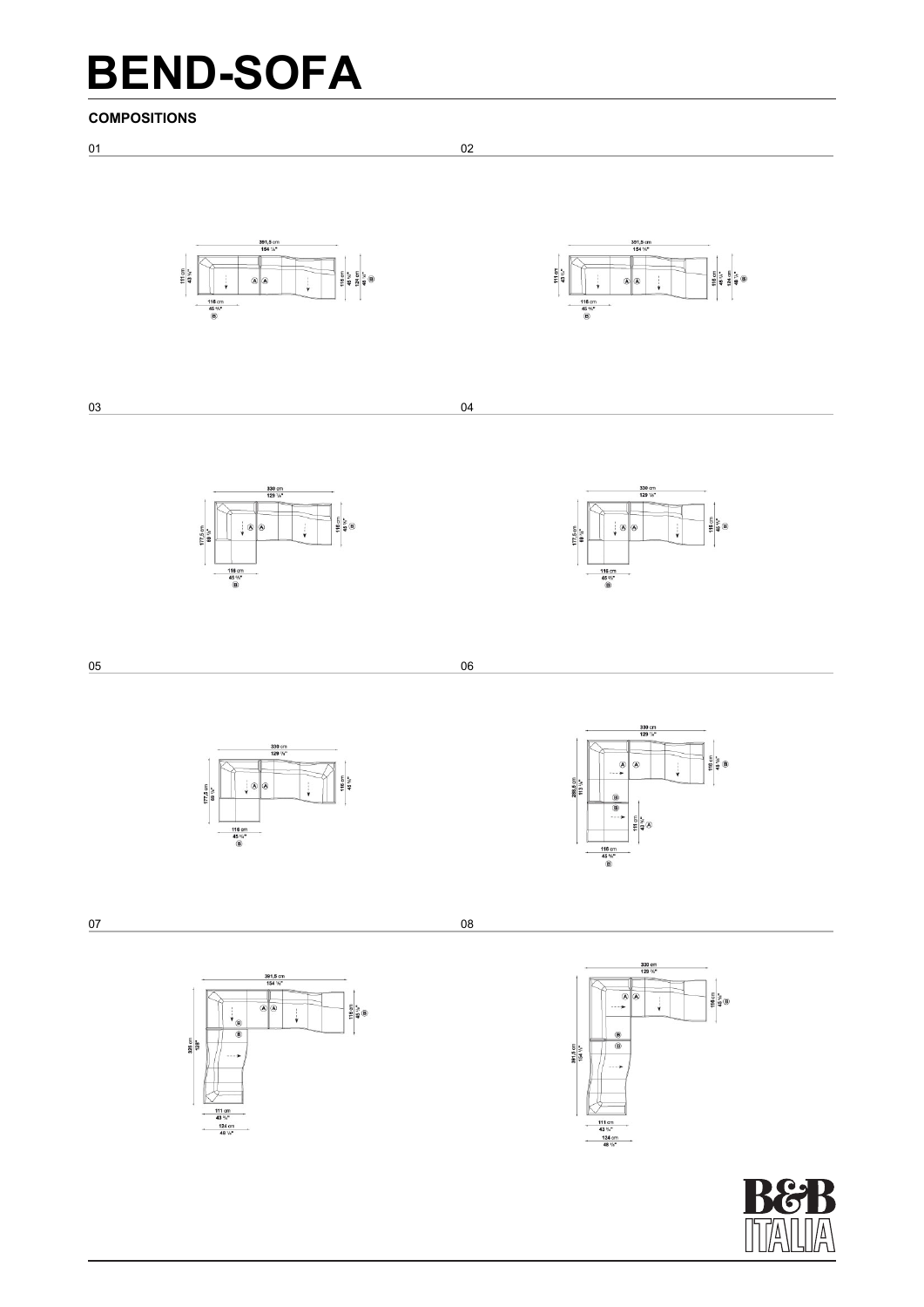### **COMPOSITIONS**